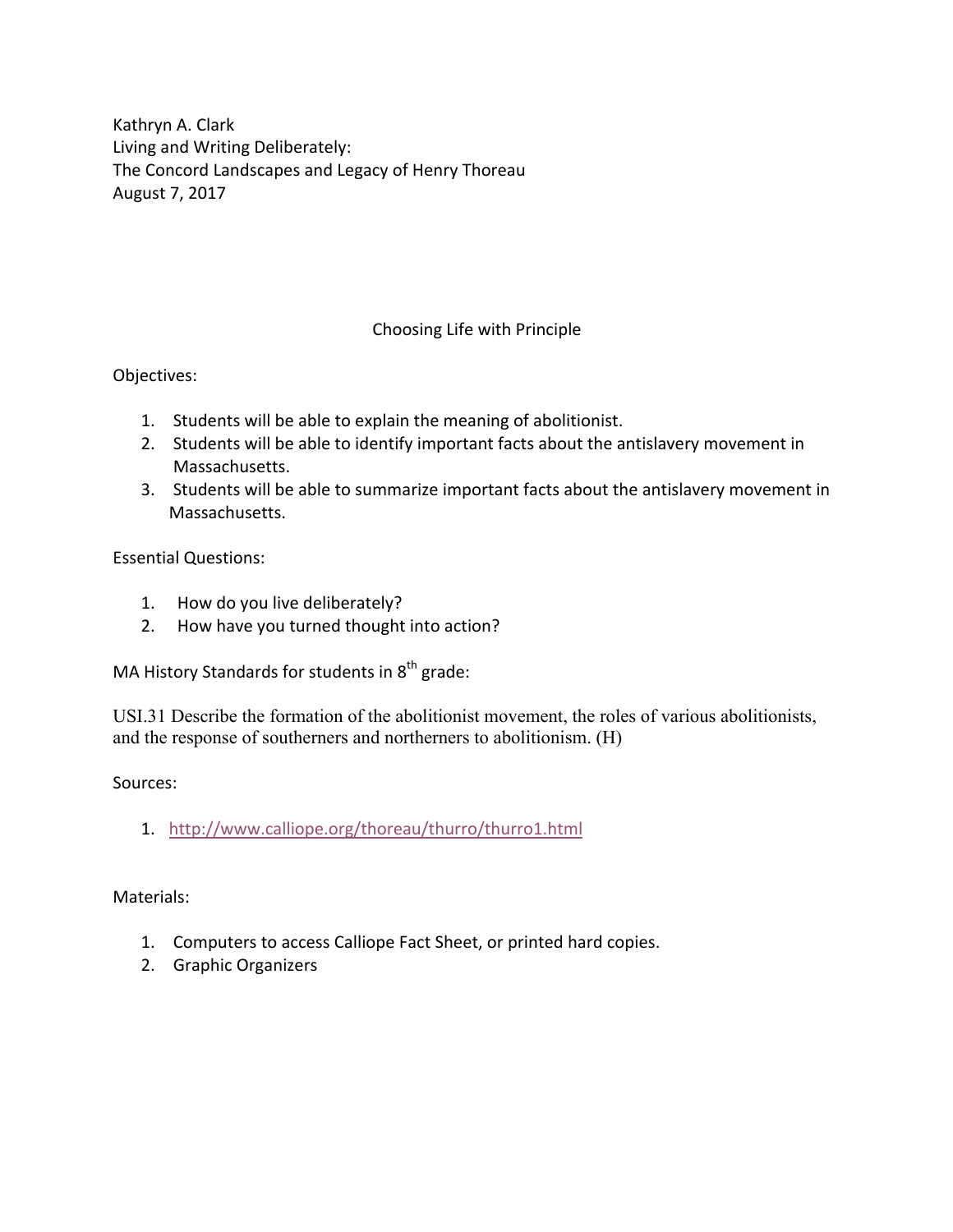Prior Knowledge:

Students should have some prior knowledge on slavery in the United States, the abolition movement and causes leading to the Civil War.

Procedures/Steps:

- 1. Warm-up by reviewing the word abolitionist with the students. Have them complete the Vocabulary Frayer Model Square.
- 2. Build background information with students by reading and discussing the Calliope Fact Sheet on Thoreau - introduction and parts I-IV (#3 in sources). Divide the class into 5 groups. Assign each group a section of the article to read. Students should become "experts" on their section. Instruct students to read their section and take bulleted notes of important ideas. Complete a jigsaw activity by creating new groups. Each new group should have one student from each expert section. Students should then "teach" their section to the new group. Students should record new information on a graphic organizer.
- 3. Share out information as a whole class. Teachers may choose to record information on a class chart.
- 4. Have students identify important ideas and details discussed in the "teaching" groups. Students should circle facts that they would like to include in their writing. Instruct students to synthesize information to write a summary.

Modifications:

When reading the Calliope Fact sheet "expert" groups can be grouped on ability with the teacher guiding the group of students on IEPs or ELL students.

When writing the summary, the teacher should guide students on IEPs or ELL students through the process of turning information on the graphic organizer into a summary.

Assessment of Learning:

Students will be assessed on their participation based on teacher observation. Students will be assessed on their summaries using a summary rubric.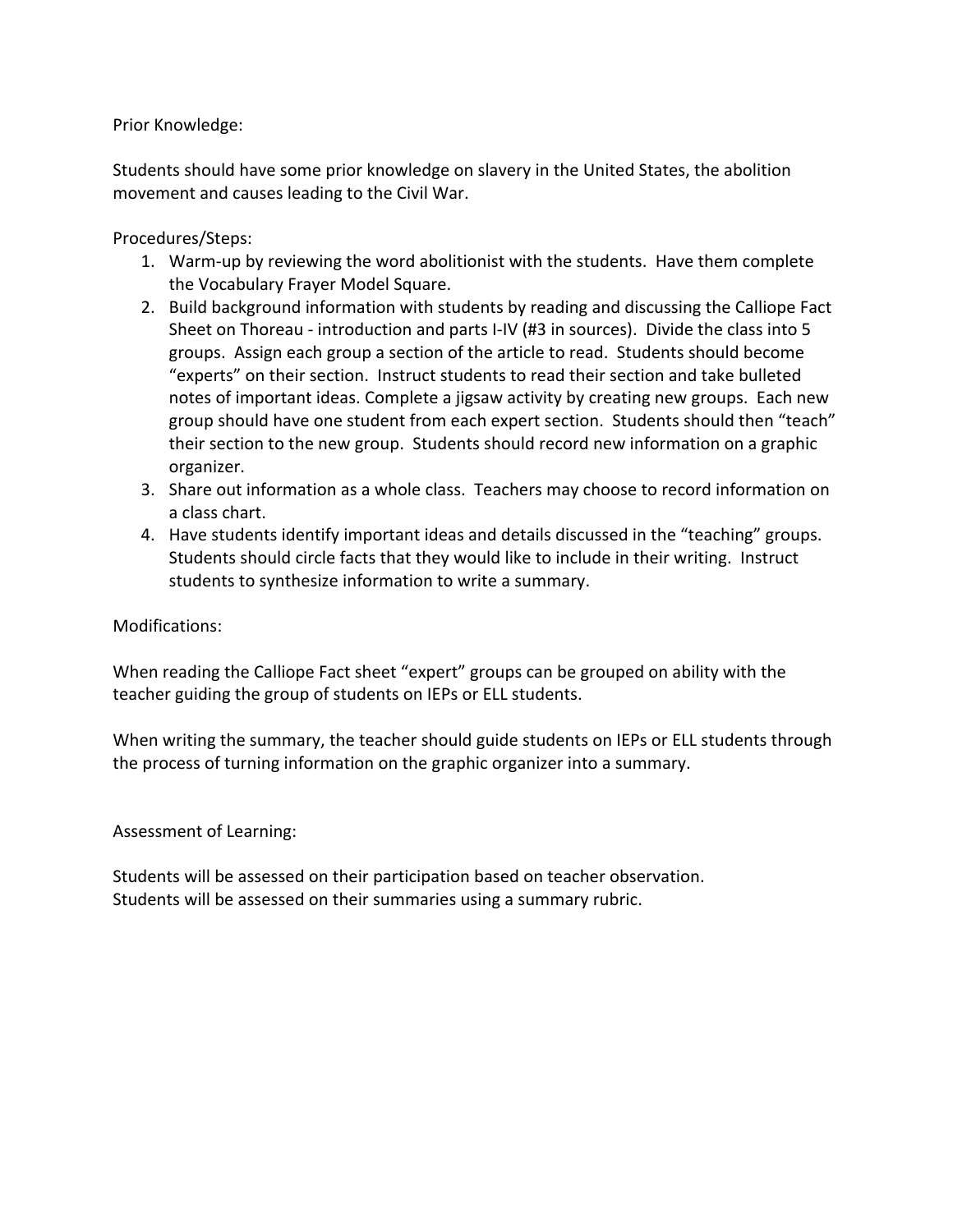**Definition Sentence** 

*Abolitionist*

**Examples Non-Examples Non-Examples**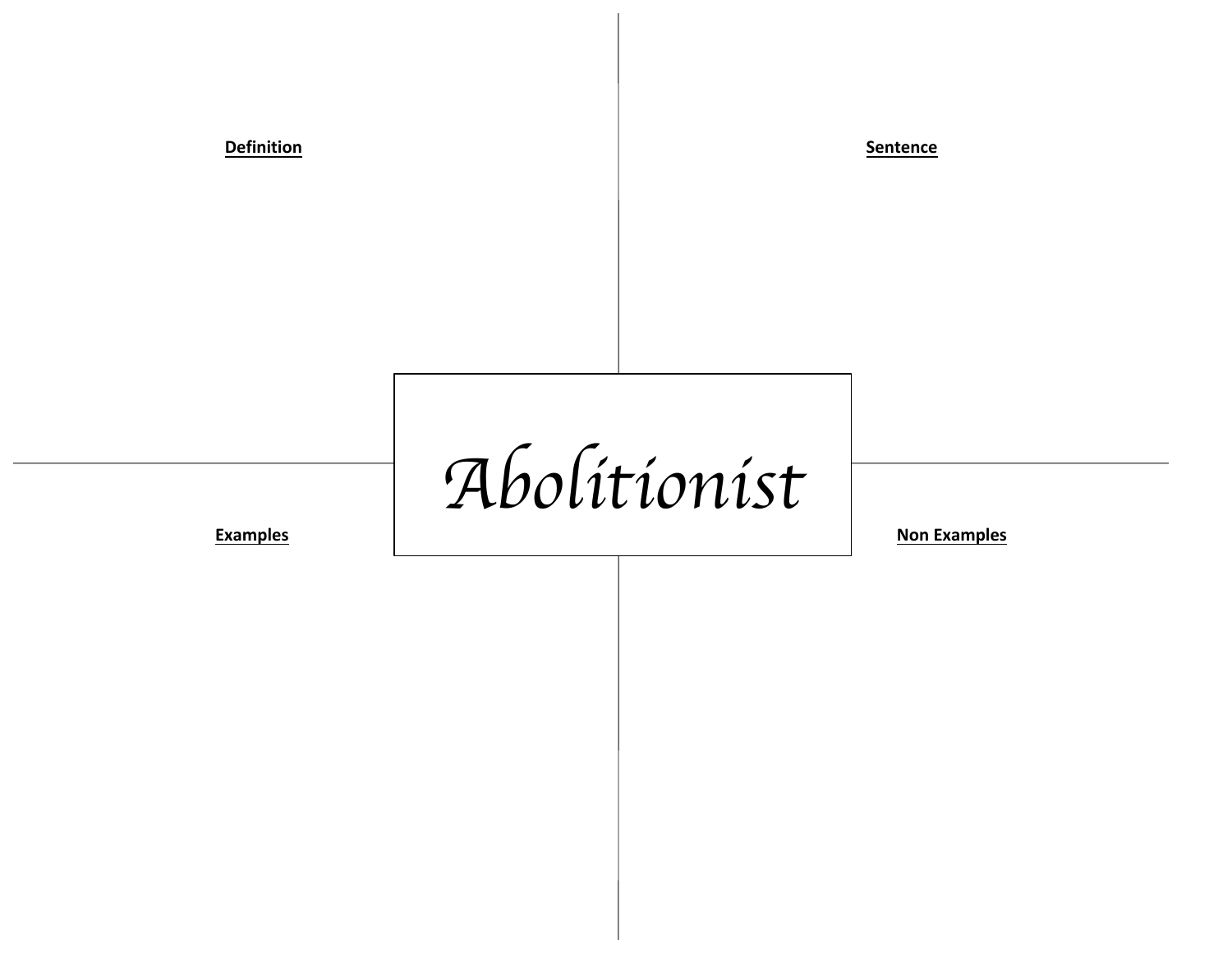| Introduction | Part I | Part II | Part III | Part IV |
|--------------|--------|---------|----------|---------|
|              |        |         |          |         |
|              |        |         |          |         |
|              |        |         |          |         |
|              |        |         |          |         |
|              |        |         |          |         |
|              |        |         |          |         |
|              |        |         |          |         |
|              |        |         |          |         |
|              |        |         |          |         |
|              |        |         |          |         |
|              |        |         |          |         |
|              |        |         |          |         |
|              |        |         |          |         |
|              |        |         |          |         |
|              |        |         |          |         |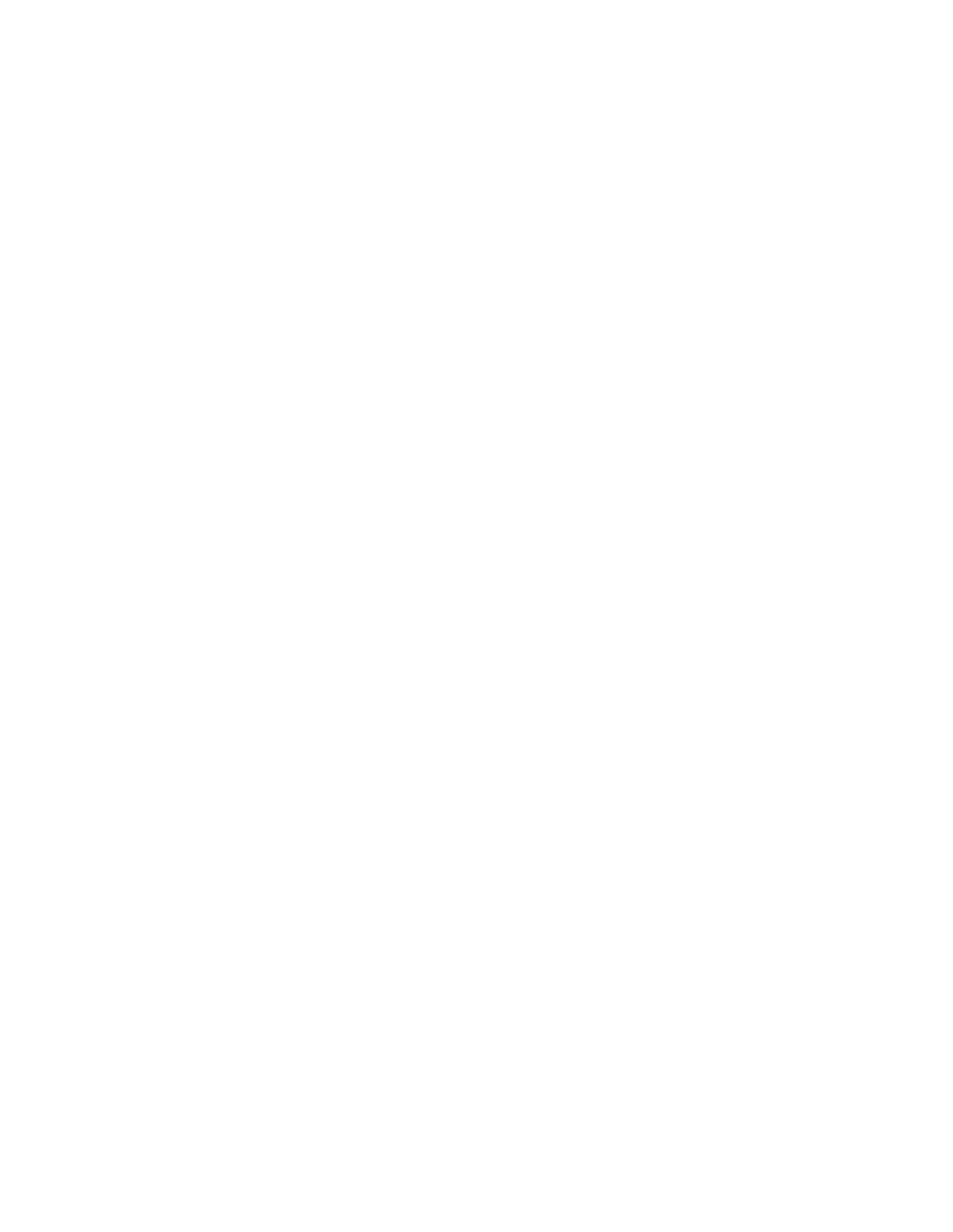## Choosing Life with Principle

## Objectives:

1. Students will be able to discuss the different points of view about slavery and abolition.

Essential Questions:

- 1. How do you live deliberately?
- 2. How have you turned thought into action?

MA History Standards for students in  $8<sup>th</sup>$  grade:

USI.31 Describe the formation of the abolitionist movement, the roles of various abolitionists, and the response of southerners and northerners to abolitionism. (H)

Materials:

- 1. Broadside of the MA Antislavery Society and graphic organizer for analysis.
- 2. Various prepared biographies and articles on Henry David Thoreau, Fredrick Douglass, Slave, Slave Holder, Slave Catcher.
- 3. Café like atmosphere in the classroom (table cloths, snacks and drinks)- Optional.

## Sources:

1. https://www.facinghistory.org/resource-library/teaching-strategies/cafeconversations

Procedures/Steps:

- 1. Students are going to prepare for a Café Conversation on Abolition. Students will assume the role of one of the following people: Thoreau, Fredrick Douglass, a Slave Slave Owner, Slave Catcher. They will work in small groups to read various biographies, books and articles provided by the teacher to prepare for a café conversation where they will have a discussion as that character in first person. Students should prepare statements about their characters' beliefs and have questions to ask the others.
- 2. Students will be assigned into new groups to represent their character for a discussion on abolition. Instruct students to introduce themselves to each other as their characters to begin the café conversation.
- 3. At the end of the conversation debrief with the whole class.
	- a. What did you learn about abolition during this activity?
	- b. Did your views of abolition change?
	- c. Was there anything said that you agreed/disagreed with in your conversation?